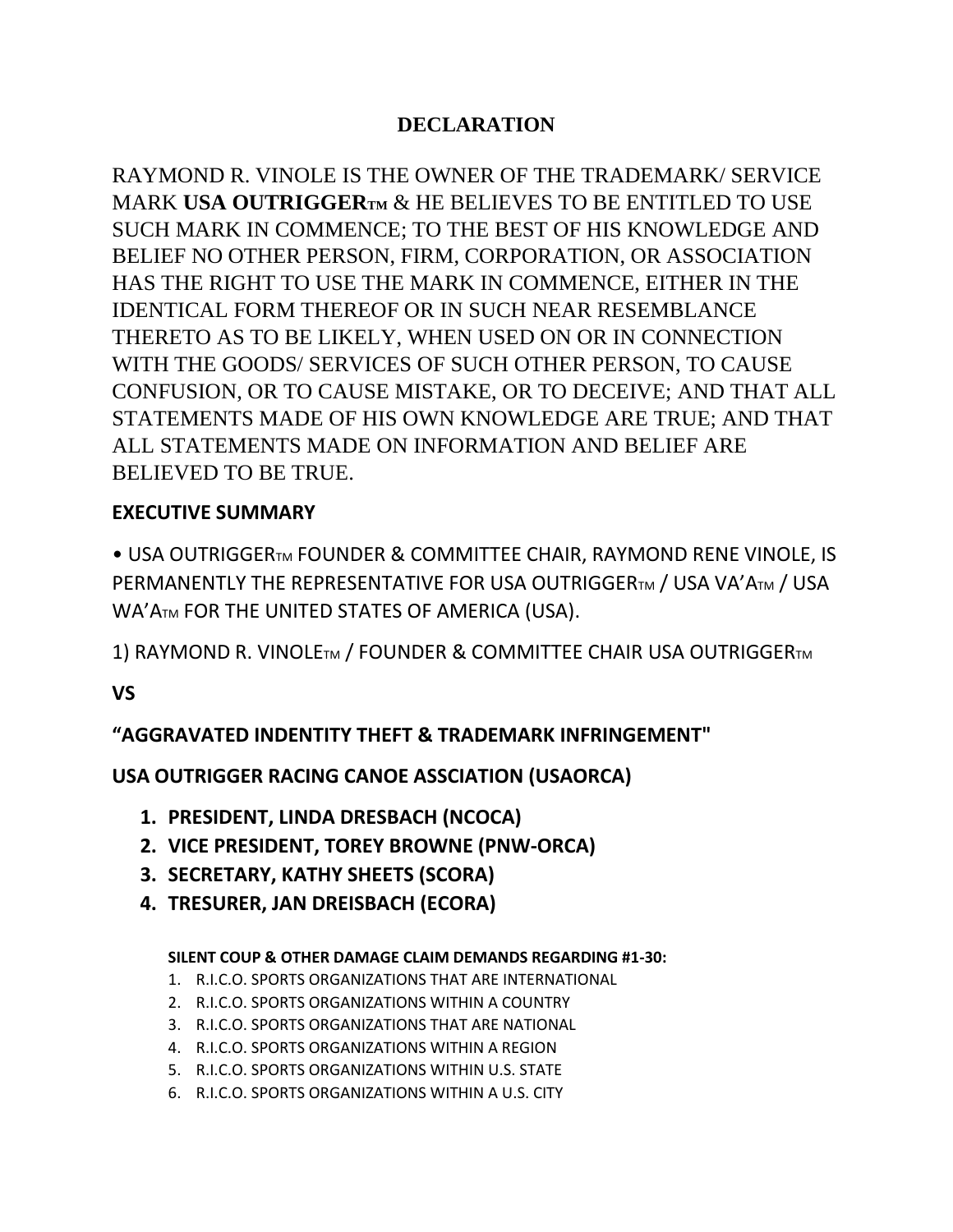- 7. R.I.C.O. SPORTS ORGANIZATIONS THAT ARE GROUPS
- 8. R.I.C.O. SPORTS ORGANIZATIONS THAT ARE TEAMS
- 9. R.I.C.O. SPORTS INDIVIDUALS: TBD

#### **10. INTERNATIONAL VA'A FEDERATION & AFFILIATES**

- 11. INTERNATIONAL VA'A FEDERATION (IVF) (DELAWARE EXEMPT CORPORATION)
- 12. (IVF) PRESIDENT, LARA COLLINS (NEW ZEALAND)
- 13. (IVF) GENERAL SECRETARY, LINDA DRESBACH (CALIFORNIA, USA)
- 14. (IVF) TREASURER, CAMERON TAYLOR (GREAT BRITAIN)
- 15. (IVF) BOARD MEMBER, TOREY BROWNE (PACIFIC NORTHWEST, USA)
- 16. (IVF) BOARD MEMBER, MARK FORBES (AUSTRALIA)
- 17. (IVF) BOARD MEMBER, JANET MAKI (COOK ISLAND)
- 18. (IVF) BOARD MEMBER, ALFRED MATA (TAHITI)
- 19. (IVF) BOARD MEMBER, LYNDA ROBERTS (CANADA)
- 20. (POCA) & THEIR BOARD MEMBERS & OFFICERS
- 21. SAN DIEGO OUTRIGGER CANOE CLUB (SDOCC) & CHEANCE ADAIR
- 22. (SCORA) & THEIR BOARD MEMBERS & OFFICERS
- 23. (NCOCA) & THEIR BOARD MEMBERS & OFFICERS
- 24. (PNWORCA) & THEIR BOARD MEMBERS & OFFICERS
- 25. (ECORA) & THEIR BOARD MEMBERS & OFFICERS
- 26. FORMER (ACA) EXECUTIVE DIRECTOR, WADE BLACKWOOD
- 27. FORMER (ACA) CHIEF OPERATING OFFICER, CHRISTOPHER STEC
- 28. FORMER (ACA) DIRECTOR OF HIGH PERFORMANCE & COMPETITION, MORGAN HOUSE
- 29. FORMER (ACA) COMPETITION COUNCIL VICE CHAIR, MIKE SHANDROFF
- 30. JEANNETTE PASCUA

# **• REQUEST FOR REVOCATION OF TAX-EXEMPT STATUS AGAINST #1-8 WITH THE IRS TO COMMENCE BEFORE 12/12/21:**

- 1. USA OUTRIGGER CANOE RACING ASSOCIATION (USA-ORCA)
- 2. INTERNATIONAL VA'A FEDERATION (IVF)
- 3. SOUTHERN CALIFORNIA OUTRIGGER RACING ASSOCIATION (SCORA)
- 4. NORTHERN CALIFORNIA OUTRIGGER CANOE ASSOCIATION (NCOCA)
- 5. PACIFIC OUTRIGGER CANOE ASSOCIATION (POCA)
- 6. PACIFIC NORTHWEST OUTRIGGER RACING CANOE ASSOCIATION (PNWORCA)
- 7. EAST COAST OUTRIGGER RACING ASSOCIATION (ECORA)
- 8. AMERICAN CANOE ASSOCIATION (ACA)

#### **SLIDE NUMBERS 1-872 EXPLANATIONS**

#### **1-34 USA OUTRIGGER FROM 2013-2021:**

- #3-4: USACK WELCOMES COMMITTEE CHAIR FOR USA OUTRIGGER 11/21/2013
- #7: USA OUTRIGGER FOUNDER & COMMITTEE CHAIR, RAYMOND RENE VINOLE
- #18: USA OUTRIGGER COMMITTEE MEMBER, MORRIS CHEN
- #21: FALLEN USA OUTRIGGER COMMITTEE MEMBER, ADITYA KADAM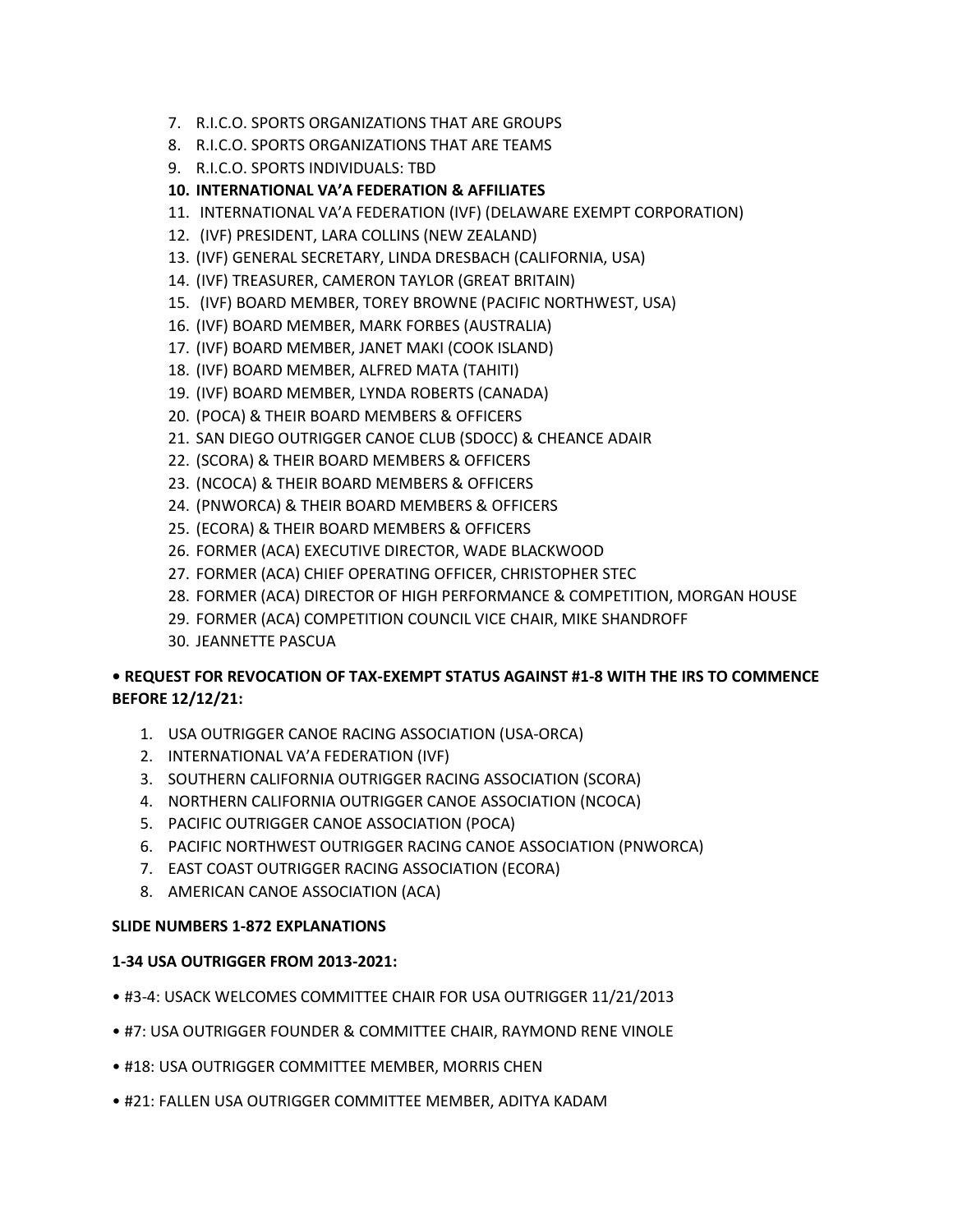- #22: USA OUTRIGGER COMMITTEE MEMBER, SWATI KADAM
- #31: "FLY AMA FLY" CREATED BY USA OUTRIGGER COMMITTEE CHAIR, RAYMOND RENE VINOLE & COMMITTEE MEMBER, ADITYA KADAM.

• #33: USA OUTRIGGER COMMITTEE CHAIR, RAYMOND RENE VINOLE, PROMOTING USA OUTRIGGER AT AN INTERNATIONAL DRAGON BOAT RACE IN RAVENNA, ITALY IN 2014 ALONG WITH A DRAGON BOAT ATHLETE FROM IRAN.

• 34#: USA OUTRIGGER & THE SAN DIEGO SHAKA FEST LOCATED IN SAN DIEGO, CALIFORNIA.

#### **35-38 INTERPOL NOTIFICATION TO COMMENCE BEFORE 12/12/21:**

• #38: INTEGRITY IN SPORT & INTERNATIONAL COOPERATION WITH THE INTERNATIONAL OLYMPIC COMMITTEE (IOC) TO IDENTIFY AND ADDRESS CRIMES IN SPORTS.

#### **39 CONSPIRATORS:**

- AMERICAN CANOE ASSOCIATION (ACA)
- INTERNATIONAL VA'A FEDERATION (IVF)
- HAWAIIAN CANOE RACING ASSOCIATION (HCRA)
- OAHU HAWAIIAN CANOE RACING ASSOCIATION (OHCRA)
- PACIFIC OUTRIGGER CANOE ASSOCIATION (POCA)
- SOUTHERN CALIFORNIA OUTRIGGER RACING ASSOCIATION (SCORA)
- NORTHERN CALIFORNIA OUTRIGGER CANOE ASSOCIATION (NCOCA)
- PACIFIC NORTHWEST OUTRIGGER RACING CANOE ASSOCIATION (PNWORCA)
- EAST COAST OUTRIGGER RACING ASSOCIATION (ECORA)

#### **40-44 AMERICAN CANOE ASSOCIATION (ACA):**

- #44: STATE OF NEW YORK: JURISDICTION OF FORMATION
- #44: FORMATION DATE: 03/15/2000
- #44: ENTITY TYPE: FOREIGN CORPORATION
- #44: STATE OF VIRGINIA: PRINCIPLE OFFICE

#### **45-50 INTERNATIONAL VA'A FEDERATION (IVF):**

- #48: STATE OF DELAWAR: JURISDICTION OF FORMATION
- #48: FORMATION DATE: 07/16/2013
- #48: ENTITY TYPE: EXEMPT
- #49: STATE OF CALIFORNIA: PRINCIPLE OFFICE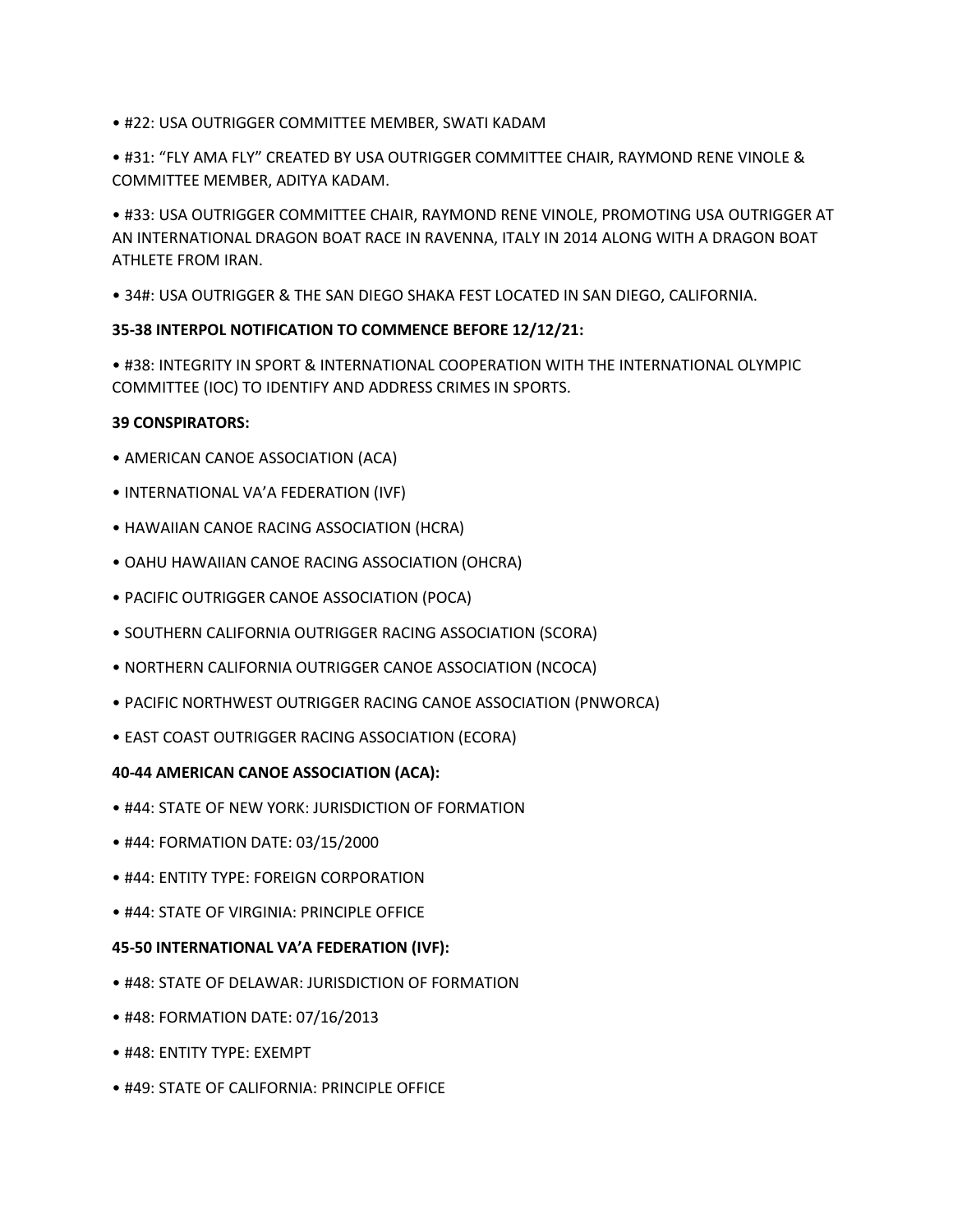#### **51-73 SOUTHERN CALIFORNIA OUTRIGGER RACING ASSOCIATION (SCORA):**

- #64: STATE OF CALIFORNIA: JURISDICTION OF FORMATION
- #64: FORMATION DATE: 05/06/2004
- #64: ENTITY TYPE: DOMESTIC NONPROFIT
- #64: STATE OF CALIFORNIA: PRINCIPLE OFFICE

#### **74-87 NORTHERN CALIFORNIA OUTRIGGER CANOE ASSOCIATION (NCOCA):**

- #78: STATE OF CALIFORNIA: JURISDICTION OF FORMATION
- #78: FORMATION DATE: 02/09/1979
- #78: ENTITY TYPE: DOMESTIC NONPROFIT
- #78: STATE OF CALIFORNIA: PRINCIPLE OFFICE

#### **88-101 PACIFIC NORTHWEST OUTRIGGER RACING CANOE ASSOCIATION (PNWORCA):**

- #93: STATE OF OREGON: JURISDICTION OF FORMATION
- #93: FORMATION DATE: 05/06/1997• #93: ENTITY TYPE: PUBLIC BENEFIT WITH MEMBERS
- #93: STATE OF OREGON: PRINCIPLE OFFICE

#### **102-103 EAST COAST OUTRIGGER RACING ASSOCIATION (ECORA):**

## **104-118 HAWAIIAN CANOE RACING ASSOCIATION (HCRA):**

- #115: STATE OF HAWAII: JURISDICTION OF FORMATION
- #115: FORMATION DATE: 12/11/1963
- #115: ENTITY TYPE: DOMESTIC NONPROFIT CORPORATION
- #115: STATE OF HAWAII: PRINCIPLE OFFICE

## **119-129 OAHU HAWAIIAN CANOE RACING ASSOCIATION (OHCRA):**

- #122: STATE OF HAWAII: JURISDICTION OF FORMATION
- #122: FORMATION DATE: 09/19/1995
- #122: ENTITY TYPE: DOMESTIC NONPROFIT CORPORATION
- #122: STATE OF HAWAII: PRINCIPLE OFFICE

#### **130-186 UNITED STATES CANOE & KAYAK (USACK):**

- #131-166: WORLD DISCIPLINES CHAIR EMAILS FROM APRIL ROMEO
- #167-168: DIRECTOR OF OPERATIONS EMAILS FROM GERALD BABAO
- #172-181: HARASSMENT BY BOTH (IVF) REPRESENTATIVE &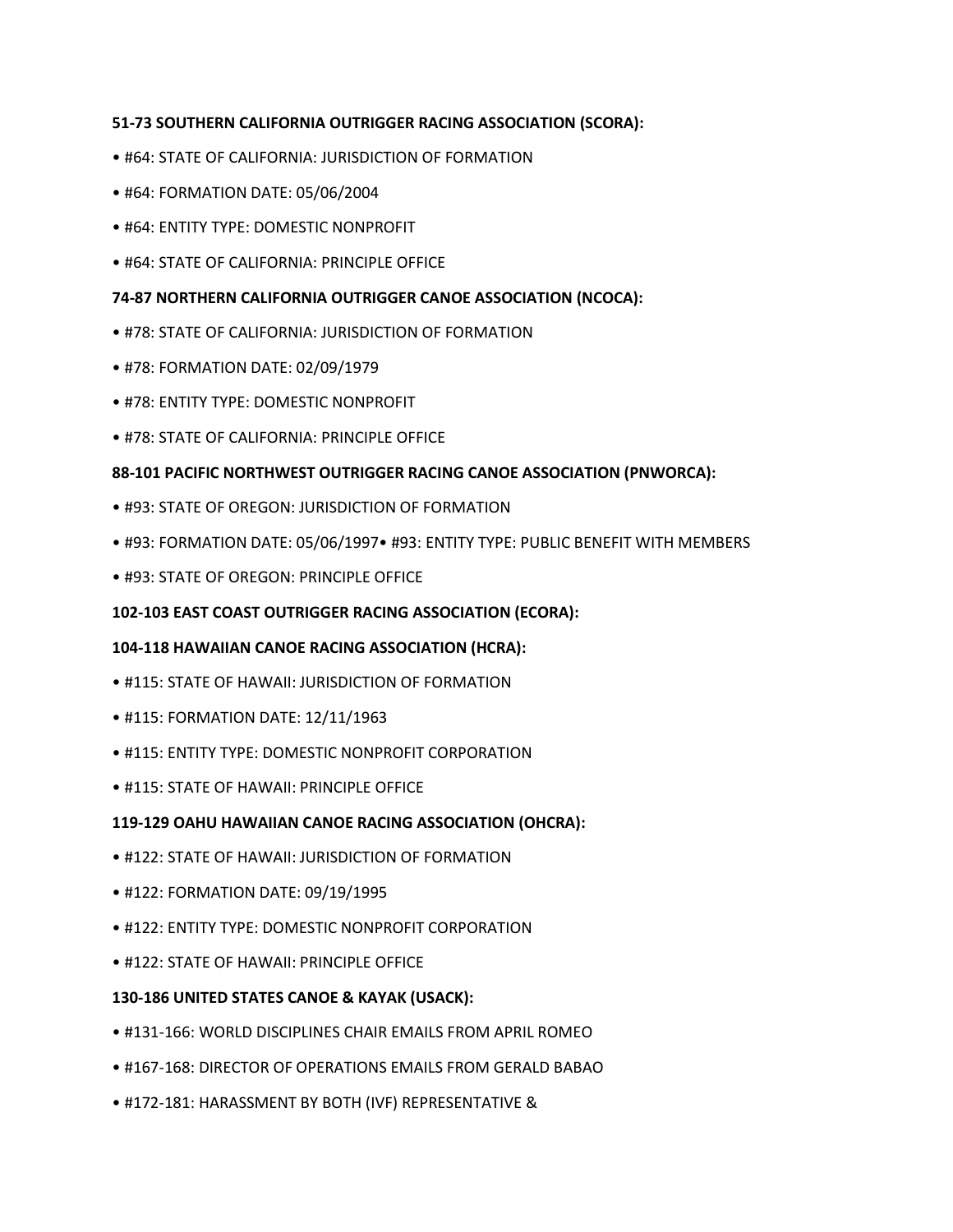(PNWORCA) REPRESENTATIVE, TOREY BROWNE, AGAINST USACK &

USA OUTRIGGER.

• #182-186: VACANT SPORTS COMMITTEE: USA OUTRIGGER

#### **187-226 AMERICAN CANOE ASSOCIATION (ACA) / USACK:**

- #188-191: NIKE UNIFORM REQUEST BY USA OUTRIGGER
- #192-200: (ACA) CONFERENCE CALL WITH USA OUTRIGGER

• #201-202: (ACA) EXECUTIVE DIRECTOR, WADE BLACKWOOD, STATEMENT THAT THE "ACA IS BECOMING THE NBG AND WANTS TO HIT A "RESET" BUTTON ON ALL ISSUES AND BRING ALL SIDES TO THE TABLE. I THINK WE NEED TO WORK TOGETHER IF WE ARE GOING TO MAKE A STRONG ARGUMENT TO HAVE OUTRIGGER IN THE 2024-8 OLYMPICS."

• #203-214: EMAIL EXCHANGES REGARDING USA OUTRIGGER STRUGGLES WITH THE INTERNATIONAL VA'A FEDERATION (IVF).

• #215-217: USA OUTRIGGER PDF COMPLAINT ABOUT THE INTERNATIONAL VA'A FEDERATION (IVF) SENT TO THE (ACA) EXECUTIVE DIRECTOR, WADE BLACKWOOD & THE (ACA) CHIEF OPERATING OFFICER, CHRISTOPHER STEC & THE (ACA) DIRECTOR OF COMMUNICATIONS, AARON MANN.

• #223: USA OUTRIGGER INFORMING THE (ACA) EXECUTIVE DIRECTOR, WADE BLACKWOOD & THE (ACA) CHIEF OPERATING OFFICER, CHRISTOPHER STEC, & THE (ACA) DIRECTOR OF COMMUNICATIONS, AARON MANN, THAT I WANTED TO COMPLETE THE POWER POINT PRESENTATION COMPLAINT AGAINST THE (IVF) BEFORE OUR MEETING.

• #226: INTERNATIONAL VA'A FEDERATION COMPLAINT FINAL PDF.

## **227-231 UNITED STATES CANOE & KAYAK (USACK):**

• USA OUTRIGGER & OTHER WORLD DISCIPLINES CONFERENCE CALL & MEETING NOTES.

## **232-409 SAN DIEGO CANOE KAYAK TEAM (SDCKT):**

• USA OUTRIGGER PARTNERSHIP WITH THE SAN DIEGO CANOE & KAYAK TEAM.

• USA OUTRIGGER PARTNERSHIP WITH THE SAN DIEGO CANOE & KAYAK TEAM HEAD COACH, CHRIS BARLOW.

• CHRIS BARLOW IS ON THE AMERICAN CANOE ASSOCIATION (ACA) DEPARTMENT: COMPETITION

• #244: RESPONSE FROM THE HAWAIIAN CANOE RACING ASSOCIATION (HCRA) BOARD MEMBER, KERI MEHLING, ABOUT THE FIRST USA OUTRIGGER SPRINT NATIONALS ON AUGUST 2ND, 2015: "RAYMOND – THIS IS OUR STATE CHAMPIONSHIP WEEKEND. SORRY."

• #393-396: USA OUTRIGGER EMAIL TO LUANA FROISETH

• #406-409: USA OUTRIGGER SPRINT NATIONALS EMAIL TO AMERICAN CANOE ASSOCIATION (ACA) CHIEF OPERATING OFFICER, CHRISTOPHER STEC, EMAIL RESPONSE: "HELLO RAYMOND, WE'LL MAKE SURE IT GOES OUT AND IS PROMOTED ON USACK'S SOCIAL MEDIA.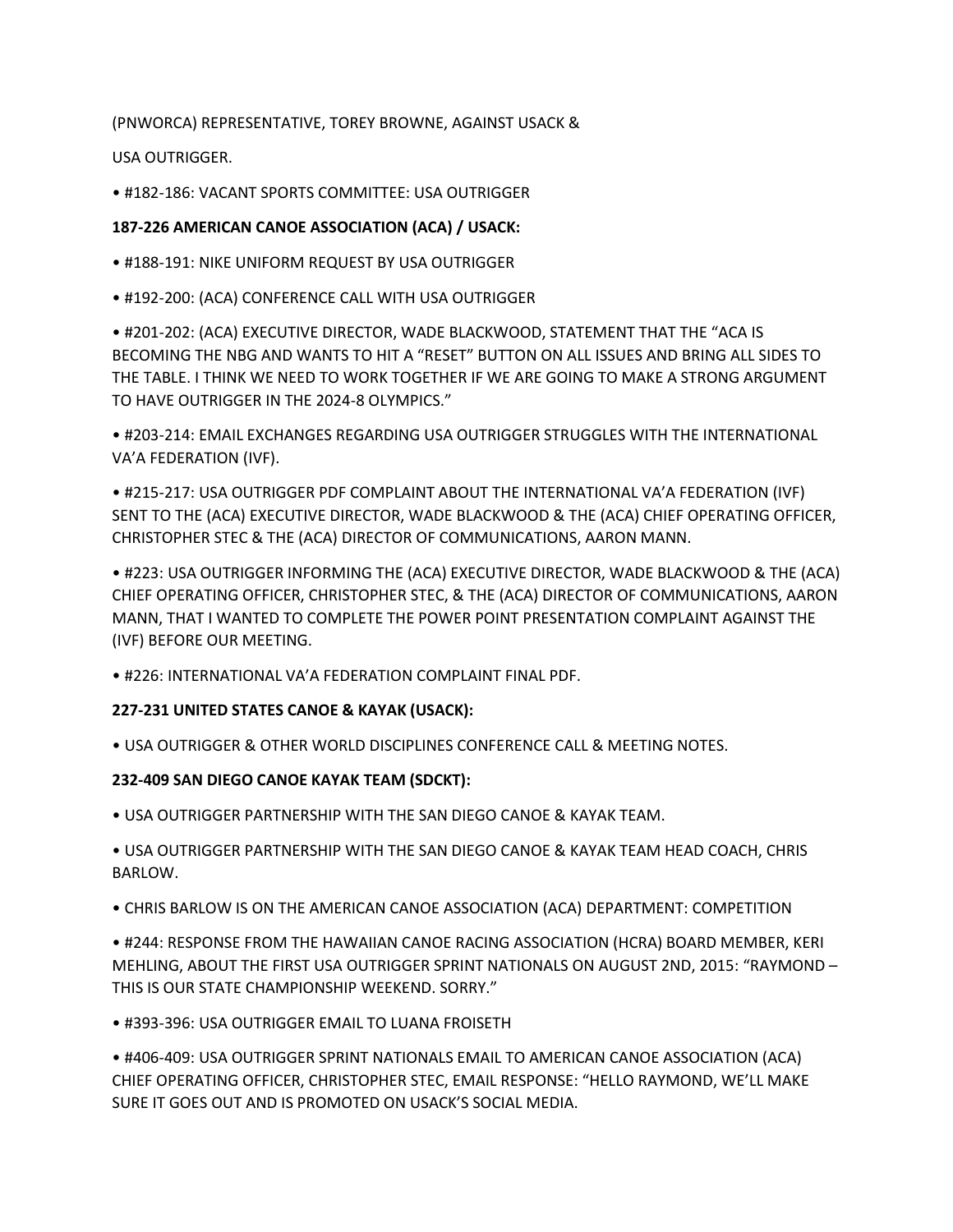#### **410-420 ALAN GOTO, USA OUTRIGGER REGIONAL COACH:**

• #410-414: ACCEPTANCE TO BECOME THE USA OUTRIGGER REGIONAL COACH FOR THE PACIFIC NORTHWEST.

• #419-420: HARASSMENT BY BOTH (IVF) REPRESENTATIVE & (PNWORCA) REPRESENTATIVE, TOREY BROWNE, AGAINST THE USA OUTRIGGER REGIONAL COACH FOR THE PACIFIC NORTHWEST, ALAN GOTO.

#### **421-422 JEFFREY WINTERKORN, USA OUTRIGGER REGIONAL COACH:**

• ACCEPTANCE TO BECOME THE USA OUTRIGGER REGIONAL COACH FOR THE MIDWEST-GREAT LAKES REGION.

#### **423-437 GARY WISE, USA OUTRIGGER REGIONAL COACH:**

• ACCEPTANCE TO BECOME THE USA OUTRIGGER REGIONAL COACH FOR THE EAST COAST REGION.

#### **438-440 MORRIS CHEN, USA OUTRIGGER COMMITTEE MEMBER:**

• ACCEPTANCE TO BECOME THE USA OUTRIGGER COMMITTEE MEMBER FOR THE NORTHERN CALIFORNIA REGION.

#### **441-443 TYLER IRWIN, FORMER USA OUTRIGGER COMMITTEE MEMBER:**

• ACCEPTANCE TO BECOME THE USA OUTRIGGER COMMITTEE MEMBER FOR THE PACIFIC NORTHWEST REGION.

#### **444 ORIGINAL USA OUTRIGGER COMMITTEE MEMBERS & SAN DIEGO COACHES:**

- RAYMOND VINOLE, USA OUTRIGGER COMMITTEE CHAIR, NATIONAL
- JASON LANE, SOUTHERN CALIFORNIA REGION
- SWATI KADAM, NORTHERN CALIFORNIA REGION
- TYLER IRWIN, PACIFIC NORTHWEST REGION
- MORRIS CHEN, NORTHERN CALIFORNIA REGION
- DAVID BUCSIT, SOUTHERN CALIFORNIA REGION
- RED PEDRICK, SOUTHERN CALIFORNIA REGION
- RICH STEWART, EAST COAST REGION
- CHRIS HILL, SOUTHERN CALIFORNIA REGION
- ZIBI WADZYNSKI, SOUTHERN CALIFORNIA REGION
- SEAN PANGELINAN, SOUTHERN CALIFORNIA REGION

#### **445-446 UNITED STATES OLYMPIC COMMITTEE (USOC) LOGO REQUEST:**

• USA OUTRIGGER EMAIL REQUEST TO ADD THE (USOC) LOGO TO THE USA OUTRIGGER WEBSITE.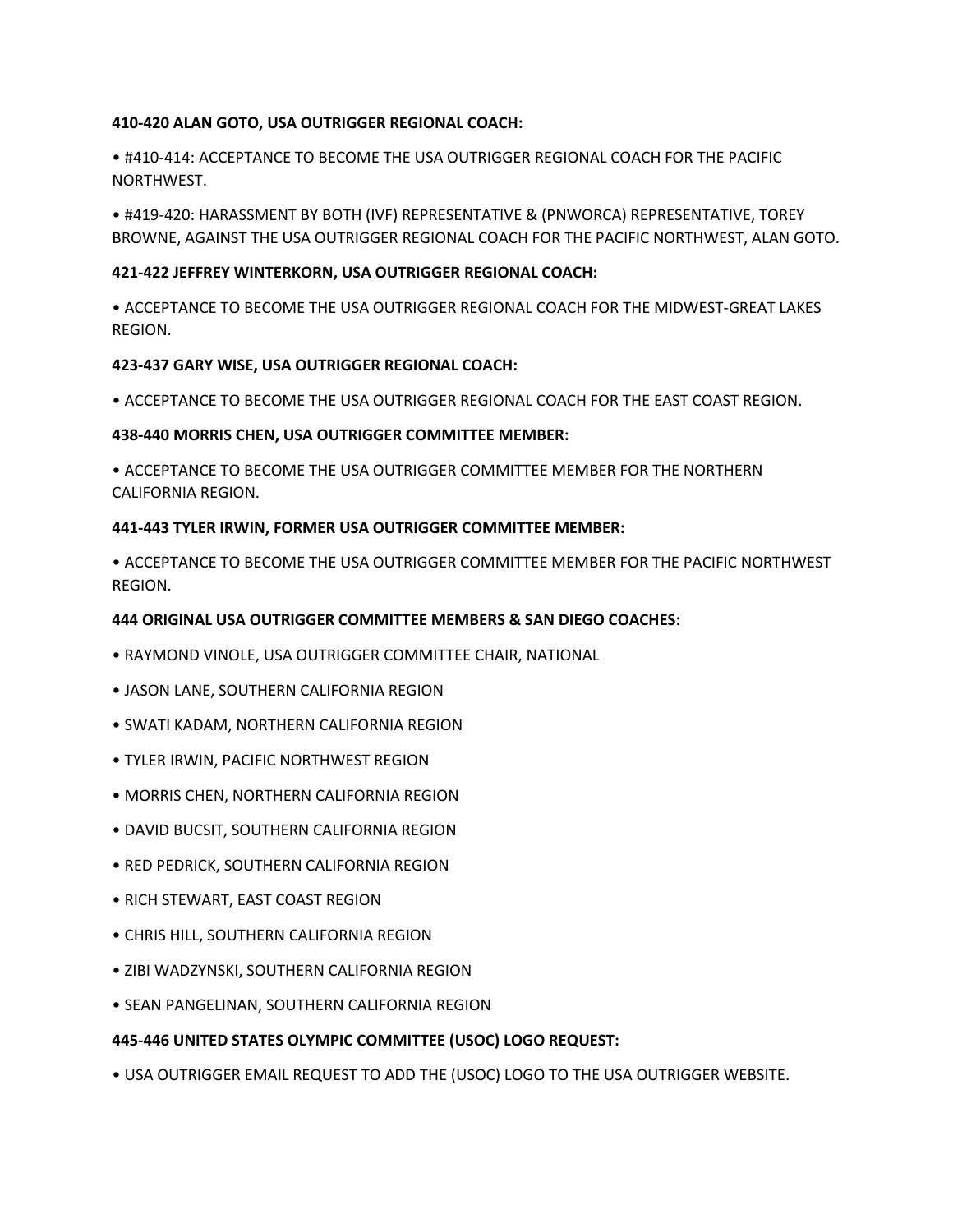## **447-607 USA OUTRIGGER FACEBOOK PAGE ATTACKS BY MORGAN HOUSE & OTHER TERRORISTIC SPORTS INDIVIDUALS:**

• #452-453: ATTACK AGAINST THE USA OUTRIGGER FACEBOOK PAGE BY FORMER (ACA) DIRECTOR OF HIGH PERFORMANCE & COMPETITION, MORGAN HOUSE.

• #487-488: ATTACK AGAINST THE USA OUTRIGGER FACEBOOK PAGE BY FORMER (ACA) DIRECTOR OF HIGH PERFORMANCE & COMPETITION, MORGAN HOUSE IN WHICH USA OUTRIGGER SAID THEY ARE GOING TO REPORT MORGAN HOUSE TO THE (USOC).

• #489: ATTACK AGAINST THE USA OUTRIGGER FACEBOOK PAGE BY FORMER (ACA) DIRECTOR OF HIGH PERFORMANCE & COMPETITION, MORGAN HOUSE & MOCKING USA OUTRIGGER ABOUT BEING REPORTED TO THE (USOC) IN WHICH MORGAN HOUSE RESPONDED BY SAYING "PLEASE TELL THEM HELLO FOR ME"

• #541-543: FORMER (ACA) DIRECTOR OF HIGH PERFORMANCE & COMPETITION, MORGAN HOUSE FACEBOOK PAGE WITH HISTORY OF WORK: AMERICAN CANOE ASSOCIATION DIRECTOR OF HIGH PERFORMANCE AND COMPETITION.

• #544: FORMER (ACA) DIRECTOR OF HIGH PERFORMANCE & COMPETITION, MORGAN HOUSE FACEBOOK PAGE WITH A LINK TO THE LAKE LANIER OLYMPIC VENUE.

## **608-609 STATE OF CALIFORNIA FRANCHISE TAX BOARD:**

• USA OUTRIGGER COMPLAINT TO THE STATE OF CALIFORNIA FRANCHISE TAX BOARD ABOUT (KOA) & SOUTHERN CALIFORNIA OUTRIGGER RACING ASSOCIATION (SCORA) REGRADING TAX FRAUD & NOT FILING STATEMENTS OF INFORMATION.

## **610-613 OAHU HAWAIIAN CANOE RACING ASSOCIATION (OHCRA):**

• #610: (OHCRA) & LUANA FROISETH HATE CRIMES TOWARDS THE USA OUTRIGGER FOUNDER & COMMITTEE CHAIR, RAYMOND RENE VINOLE, WHO WAS AT THE TIME A LANIKAI CANOE CLUB PADDLER & TWO LANIKAI CANOE CLUB JUNIOR PADDLERS. (PLEASE NOTE: THE USA OUTRIGGER BANNER IS PRESENT IN THIS SLIDE #610)

• #611: REGARDING THE USA OUTRIGGER EMAIL "IVF ATTACK AGAINST USA OUTRIGGER AND RAYMOND RENE VINOLE [WWW.USAENC.ORG](http://www.usaenc.org/)" ALONG WITH THE COMPLAINT ATTACHED, LUANA FROISETH RESPONDED BY SAYING: "WHAT A DUMB ATTACK ON CANOE PADDLING WORLDWIDE. GET A REAL LIFE"

# **614-620 HAWAIIAN CANOE RACING ASSOCIATION (HCRA) & DEATH BY RED BULL & DROWNINGS WITH NO LIFE VEST:**

• #614: USA OUTRIGGER EMAIL TO THE HAWAIIAN CANOE RACING ASSOCIATION (HCRA) REGARDING: DRINKING TWO CANS OF RED BULL 'INCREASES RISK OF CARDIAC ARREST BY A FIFTH' FOR PEOPLE WITH AN UNDERLYING HEART CONDITION. EXPERTS WARN THAT WE SHOULD NOT IGNORE THE POTENTIAL DANGERS OF ENERGY DRINKS LIKE RED BULL.

• #617: USA OUTRIGGER EMAIL TO THE HAWAIIAN CANOE RACING ASSOCIATION (HCRA) REGARDING: "ALSO, PLEASE BE AWARE THAT NO SPONSOR OR ADVERTISER SHOULD BE PROMOTING A TEAM IF IT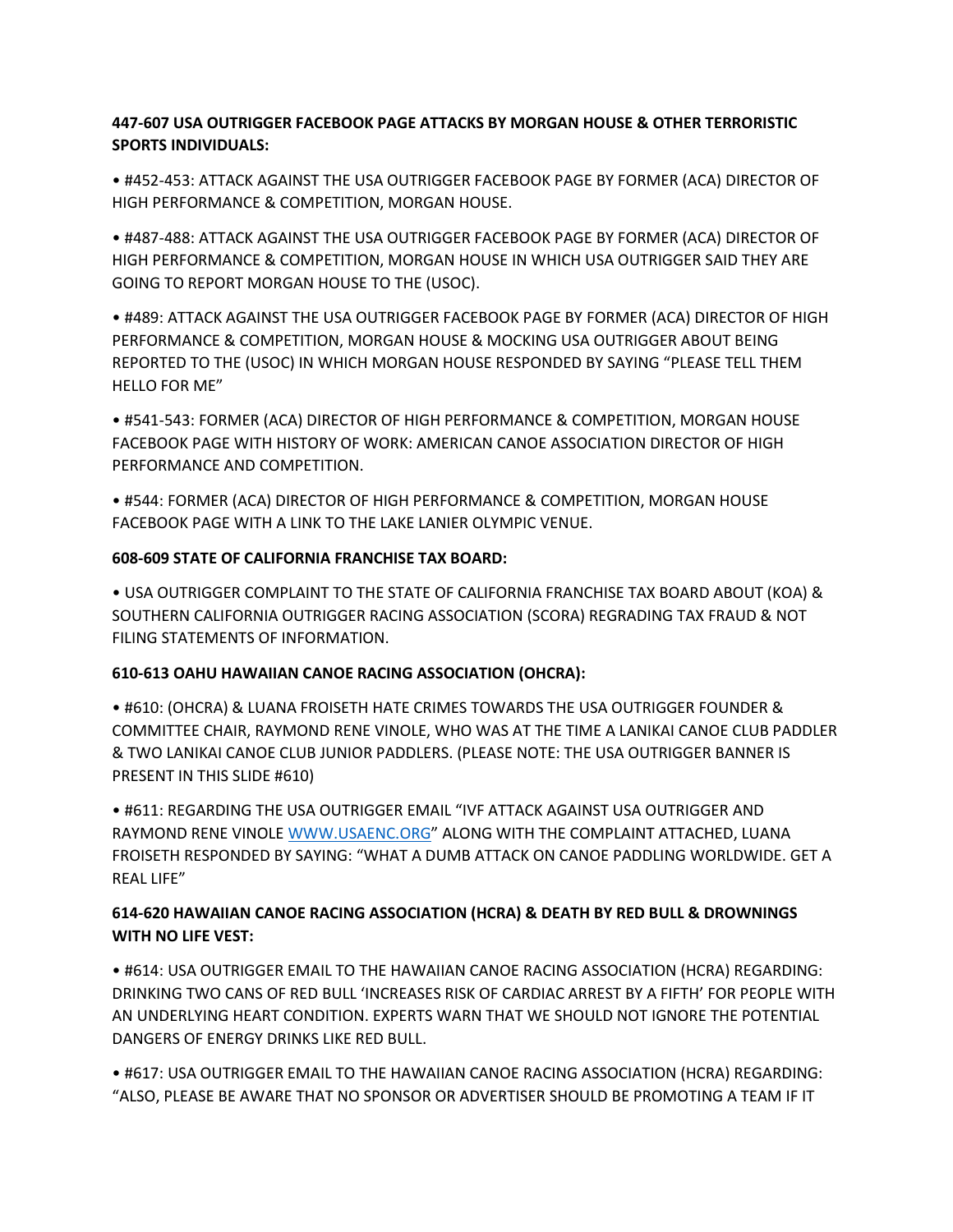VIOLATES THE WORLD ANTI DOPING AUTHORITY (WADA) AND I HAVE SOME VERY SERIOUS CONCERNS ABOUT THIS AND HOW THEY ARE/ARE NOT BEING VETTED AT LOCAL, NATIONAL OR INTERNATIONAL RACES WITH A PRODUCT THAT CAN IN SOME CASES KILL OUR KEIKIS!!!"

• #618: HAWAIIAN CANOE RACING ASSOCIATION (HCRA) BOARD MEMBER, KERI MEHLING RESPONSE: "RAYMOND – UNLESS AN EMAIL IS SPECIFICALLY RELATED TO AN HCRA MATTER OR AGENDA ITEM, PLEASE DO NOT COPY ME ON IT. AS A TRIATHLETE I AM WELL AWARE OF THESE ISSUES AND DON'T NEED TO SEE EMAILS LIKE THIS. THANK YOU."

• #618: USA OUTRIGGER EMAIL TO CONGRESSWOMAN TULSI GABBARD: "TULSI, I CAN NOT BELIEVE THE BELOW MESSAGE FROM KERI!!! AND THAT A JUNIOR PADDLER OR ANY AGE ATHLETE HAVING A HEART ATTACK IS NOT A MAJOR CONCERN!! I AM PISSED OFF!!"

• #618: USA OUTRIGGER RESPONSE TO THE HAWAIIAN CANOE RACING ASSOCIATION (HCRA) BOARD MEMBER ABOVE RESPONSE IN RED BY KERI MEHLING: "THE HCRA SHALL BE HELD RESPONSIBLE FOR ANYONE THAT DIES OF A HEART ATTACK AS A RESULT OF PRODUCTS THEY REFUSE TO STOP PROMOTING WITHIN THEIR PADDLING COMMUNITY IN HAWAII. SINCE I WILL NOT ALLOW THIS DISGUSTING BEHAVIOR TO CONTINUE, I DEMAND THE RESIGNATION OF KERI MEHLING FOR HER UNCARING ATTITUDE TOWARDS THE SAFETY OF ALL PADDLERS REGARDING PRODUCTS THAT CAN CAUSE SERIOUS SIDE EFFECTS AND I WILL BE WORKING VERY HARD TO HAVE THE ICF CONSIDER ADDING OUTRIGGER CANOE TO ALL OF THEIR NATIONAL AND INTERNATIONAL SPORTS COMPETITIONS IMMEDIATELY SINCE THEY ARE THE WORLD RACING AUTHORITY!!! ALSO, SAFETY MUST ALWAYS COME FIRST AND IT IS OBVIOUS THAT BOTH KOA AND NON-KOA OUTRIGGER CANOES DO NOT HAVE LIFESAVING LIFE VESTS IN THE EVENT OF AN EMERGENCY AND IN WHICH THE HCRA WILL ALSO BE HELD RESPONSIBLE FOR ANY FUTURE DROWNINGS AS A RESULT OUTRIGGER CANOE HERITAGE IS MORE IMPORTANT THAN SAFETY!!!

• #619: RESPONSE BY THE PRESIDENT, WALTER VIERRA, OF THE HAWAIIAN CANOE RACING ASSOCIATION (HCRA) REGARDING USA OUTRIGGER CONCERNS ABOUT LIFE VESTS: "WE ARE NOT REQUIRED TO HAVE LIFE VESTS ON OUR CANOES- WE ARE CARRYING ON A TRADITIONAL CULTURAL PRACTICE"

• #620: USA OUTRIGGER EMAIL TO THE HAWAIIAN CANOE RACING ASSOCIATION (HCRA) REGARDING: CAFFEINE COULD BE HEADED TO WORLD ANTI-DOPING AGENCY'S PROHIBITED SUBSTANCE LIST.

## **622 INTERNATIONAL VA'A FEDERATION (IVF) GENERAL SECRETARY, LINDA DRESBACH:**

• #622: REGARDING THE USA OUTRIGGER EMAIL "IVF ATTACK AGAINST USA OUTRIGGER AND RAYMOND RENE VINOLE [WWW.USAENC.ORG](http://www.usaenc.org/)" ALONG WITH THE COMPLAINT ATTACHED, LINDA DRESBACH RESPONDED BY SAYING "MR. VINOLE, AS REQUESTED LAST WEEK, PLEASE DO NOT SEND EMAIL OF THIS NATURE TO THE IVFIV.ORG DOMAIN NOR MR. VIERRA, PRESIDENT OF HCRA. THESE ORGANIZATIONS ARE NON-PROFIT SPORTS ORGANIZATIONS AND AS SUCH ARE NOT PERMITTED TO ENGAGE IN POLITICAL ACTIVITY."

#### **623 24 HOUR FITNESS:**

• 24 HOUR FITNESS RESPONSE TO USA OUTRIGGER REQUEST TO SET UP A CORPORATE / WELLNESS ACCOUNT FOR USA OUTRIGGER MEMBERS.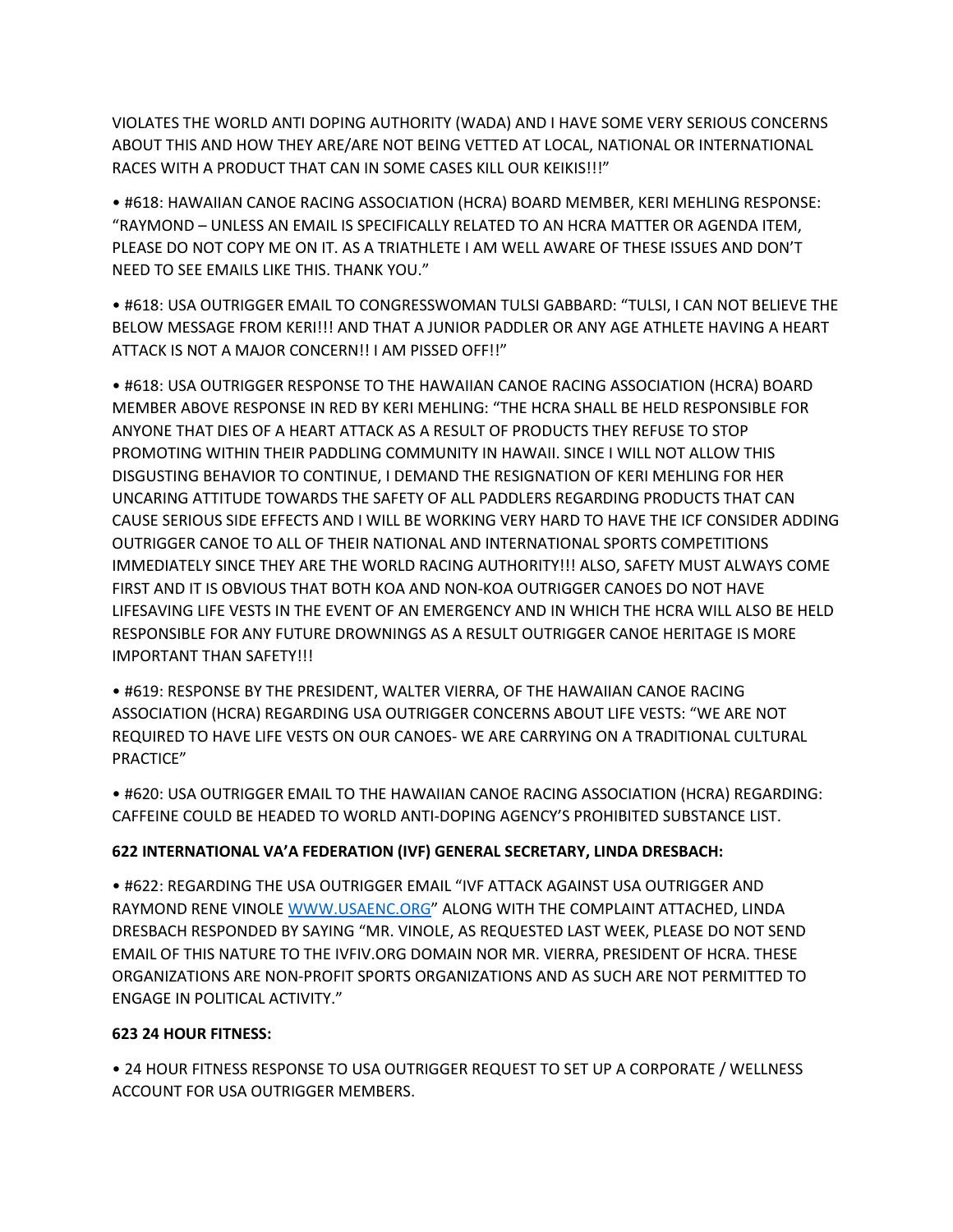# **624-636 USA OUTRIGGER FACEBOOK PAGE ATTACKS BY MICHAEL SHANDROFF & OTHER TERRORISTIC SPORTS INDIVIDUALS:**

• #625: ATTACK AGAINST THE USA OUTRIGGER FACEBOOK PAGE BY AMERICAN CANOE ASSOCIATION (ACA) COMPETITION COUNCIL VICE CHAIR, MIKE SHANDROFF IN WHICH HE STATED: "USA OUTRIGGER HAS NO STANDING WITH US OLYMPIC, ACA, THE NOW DEFUNCT USACK, ICF OR IVF. CONTACT YOUR LOCAL PADDLING ASSOCIATION TO FIND OUT ABOUT NATIONAL AND INTERNATIONAL PADDLING OPPORTUNITIES. FORGET THIS USA OUTRIGGER BS. HEY RAY, GOOD LUCK WITH THE TRUMP THING!"

# **637-642 INTERNATIONAL VA'A FEDERATON (IVF) FACEBOOK PAGE:**

• THE INTERNATIONAL VA'A FEDERATION (IVF) IS STILL UNWILLING TO ALLOW ME TO POST ON THEIR (IVF) FACEBOOK PAGE UNDER MY TWO FACEBOOK ACCOUNTS: USA OUTRIGGER & RAYMOND R. VINOLE.

• THEREFORE, I CREATED A 3RD FACEBOOK ACCOUNT, RAYMOND RENE, TO SEE IF ALL INDIVIDUALS ARE BLOCKED, AND TO MY SURPRISE ONCE AGAIN, I WOULD BE ABLE TO POST UNDER, RAYMOND RENE, TO THE (IVF) FACEBOOK PAGE AFTER "THE PEOPLE WHO MANAGE THIS POST WILL REVIEW YOUR POST"

# **643-663 USA OUTRIGGER FACEBOOK PAGE ATTACKS BY SINA TUPEA-WILLIAMS & OTHER TERRORISTIC SPORTS INDIVIDUALS:**

**664-804 AMERICAN CANOE ASSOCIATION (ACA) & THE INTERNATIONAL VA'A FEDERATION (IVF) ALONG WITH THEIR AFFILIATES: SILENT COUP AGAINST THE USA OUTRIGGER NATIONAL TEAM PROGRAM & ITS FOUNDER & COMMITTEE CHAIR, RAYMOND RENE VINOLE:**

• #755: AMERICAN CANOE ASSOCIATION (ACA) WEBSITE HAS 5 USA (IVF)

REGIONS:

- A. ACA BOARD OF DIRECTORS
- B. COMPETITION COUNCIL
- C. IVF DISCIPLINES
- D. OUTRIGGER
- 1. HAWAII
- 2. ECORA
- 3. SCORA
- 4. PNWORCA
- 5. NCOCO
- THE INTERNATIONAL VA'A FEDERATION (IVF) WEBSITE HAS ONLY 4 USA (IVF) REGIONS:
- 1) CALIFORNIA (PACIFIC OUTRIGGER CANOE ASSOCIATION) (POCA)
- 2) EASTERN USA (EAST COAST OUTRIGGER RACING ASSOCIATION) (ECORA)
- 3) HAWAII USA (HAWAIIAN CANOE RACING ASSOCIATION) (HCRA)

4) PACIFIC NORTHWEST USA (PACIFIC NORTHWEST OUTRIGGER RACING CANOE ASSOCIATION) (PNWORCA)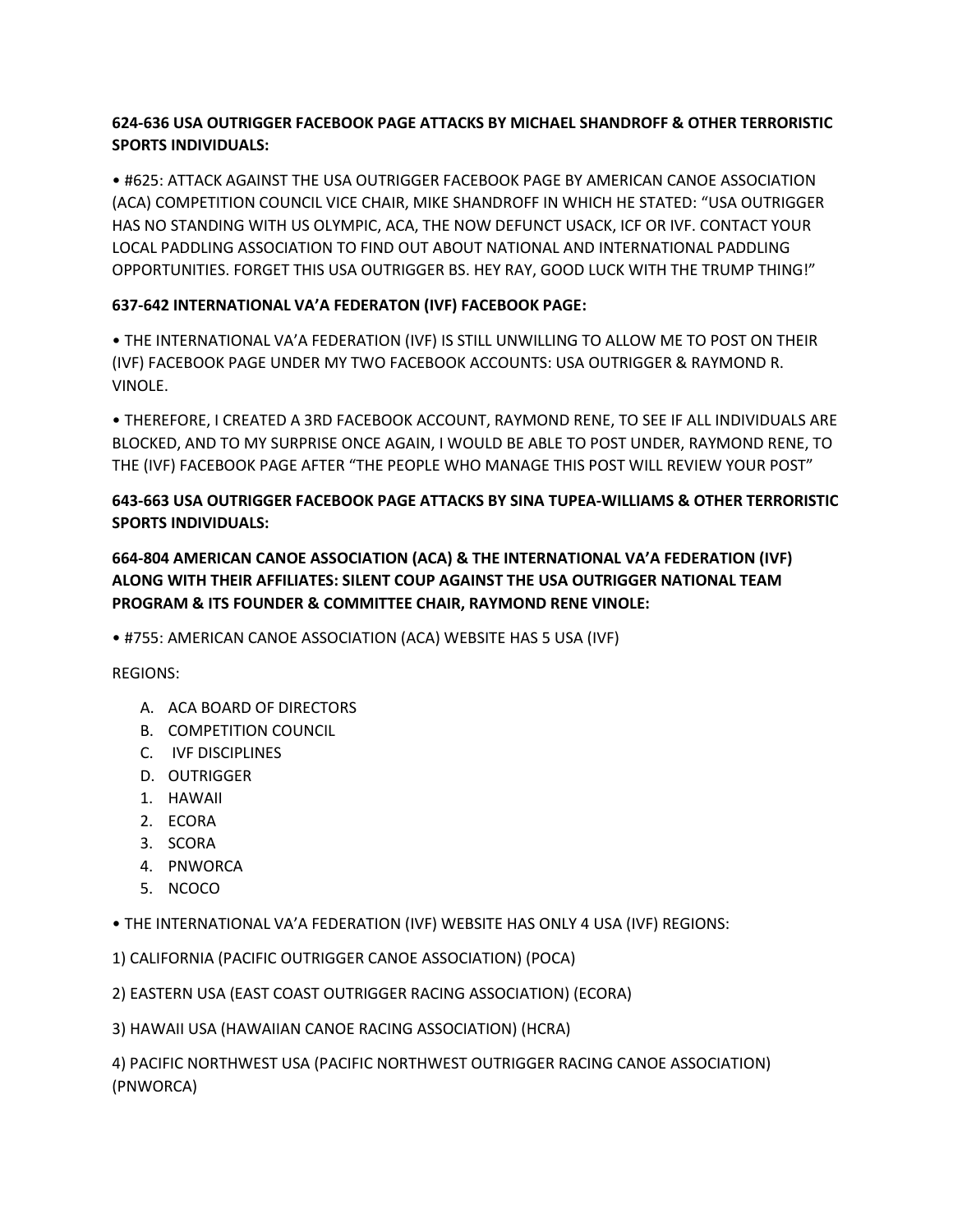• THEREFORE, THE (ACA) & (IVF) DID A TAKE OVER OF THE USA OUTRIGGER NATIONAL TEAM PROGRAM WITHIN THE AMERICAN CANOE ASSOCIATION (ACA) & SPLIT CALIFORNIA UP INTO 2 USA (IVF) REGIONS.

• INTERNATIONAL VA'A FEDERATION (IVF) GENERAL SECRETARY, LINDA DRESBACH, HAD PREVIOUSLY STATED TO THE FOUNDER & COMMITTEE CHAIR OF USA OUTRIGGER, RAYMOND RENE VINOLE, THAT THEY WOULD NOT ALLOW ANYMORE REGIONS WITHIN THE UNITED STATES AT THE TIME WHEN THEY ONLY HAD 4 USA (IVF) REGIONS, & THEREFORE DENIED USA OUTRIGGER FROM BECOMING A 5TH MEMBER OF THE UNITED STATES OF AMERICA WITH THE (IVF) BECAUSE THEY HAD ALREADY GRANDFATHERED IN (PNWORCA & ECORA). BUT AS OF NOW, THE (IVF) HAVE EXPANDED INTO 5 USA (IVF) REGIONS UNDER THE AMERICAN CANOE ASSOCIATION (ACA) IN THEIR SILENT COUP AGAINST THE USA OUTRIGGER NATIONAL TEAM PROGRAM & ITS FOUNDER & COMMITTEE CHAIR, RAYMOND VINOLE.

## **805-806 KAI BARTLETT, USA OUTRIGGER ELITE ATHLETE REPRESENTATIVE:**

• KAI BARTLETT JANUARY 2019 REQUEST TO BE TAKEN OFF OF THE USA OUTRIGGER FACEBOOK PAGE.

## **807-810 JOE CAFFERATA:**

• JOE CAFFERATA JANUARY 2019 REQUEST TO BE TAKEN OFF OF THE USA OUTRIGGER PAGE.

# **811-822 MIKE SHANDROFF, PRESIDENT (SCORA) HATES CRIMES TOWARDS KAPOLIOKA'EHUKAI (HEART OF THE SEA) OUTRIGGER CANOE CLUB & USA OUTRIGGER:**

• "HEART OF THE SEA" OUTRIGGER TEAM COACH DAVE BUCSIT RECEIVED A CALL TO NOT ALLOW ME, RAYMOND RENE VINOLE, TO JOIN HIS TEAM AFTER I LEFT THE SAN DIEGO OUTRIGGER CANOE CLUB TEAM (SDOCC) UNDER THE LEADERSHIP OF COACH CHEANCE ADAIR.

• CHRIS BARLOW, HEAD COACH OF THE SAN DIEGO CANOE & KAYAK TEAM (SDCKT) WAS ASKED NOT TO ALLOW A USA OUTRIGGER DIVISION IN HIS SILVER BLADE REGETTA WHICH WAS BEING HELD AT THE U.S. OLYMPIC TRAINING CENTER IN CHULA VISTA, CA.

• SOUTHERN CALIFORNIA OUTRIGGER RACING ASSOCIATION (SCORA) CANCELLED (SCORA) MEMBERSHIP AND/OR INSURANCE FOR MY OUTRIGGER TEAM "HEART OF THE SEA" THE DAY OF OUR COMPETITION AT THE SILVER BLADE REGATTA WHICH WAS BEING HELD AT THE U.S. OLYMPIC TRAINING CENTER IN CHULA VISTA, CALIFORNIA & IN WHICH WE TRANSPORTED OUR OC6 CANOES TO THIS RACE SITE FOR COACH CHRIS BARLOW'S MULTI-PADDLE SPORTS COMPETITION EVENT.

• DURING THE TIME OF THESE HATE CRIMES ATTACKS FROM (SCORA) & THEIR AFFILIATES, COACH DAVE BUCSIT, RED PEDRICK AND MYSELF, RAYMOND RENE VINOLE, WERE ALL PADDLERS FOR THE "HEART OF THE SEA" OUTRIGGER TEAM & COMMITTEE CHAIR / COMMITTEE MEMBERS FOR THE USA OUTRIGGER NATIONAL TEAM PROGRAM.

• THE SOUTHERN CALIFORNIA OUTRIGGER RACING ASSOCIATION (SCORA) REASON FOR CANCELLING THE MEMBERSHIP AND/OR INSURANCE WITH (SCORA) WAS BECAUSE THE "HEART OF THE SEA" WAS UNDER THE UMBRELLA OF THE "RELL SUNN FOUNDATION" & IN WHICH (SCORA) WANTED TO READ ALL OF THEIR NON-PROFIT DOCUMENTS TO SEE IF ALL OF THEIR NON-PROFIT PAPERS WERE IN ORDER. (SCORA) DID NOT GIVE THE "HEART OF THE SEA" OUTRIGGER TEAM ANY ADVANCE WARNING OR A TIME PERIOD TO PROVIDE THOSE DOCUMENTS PRIOR TO PULLING THE PLUG ON MEMBERSHIP AND/OR INSURANCE WITH (SCORA).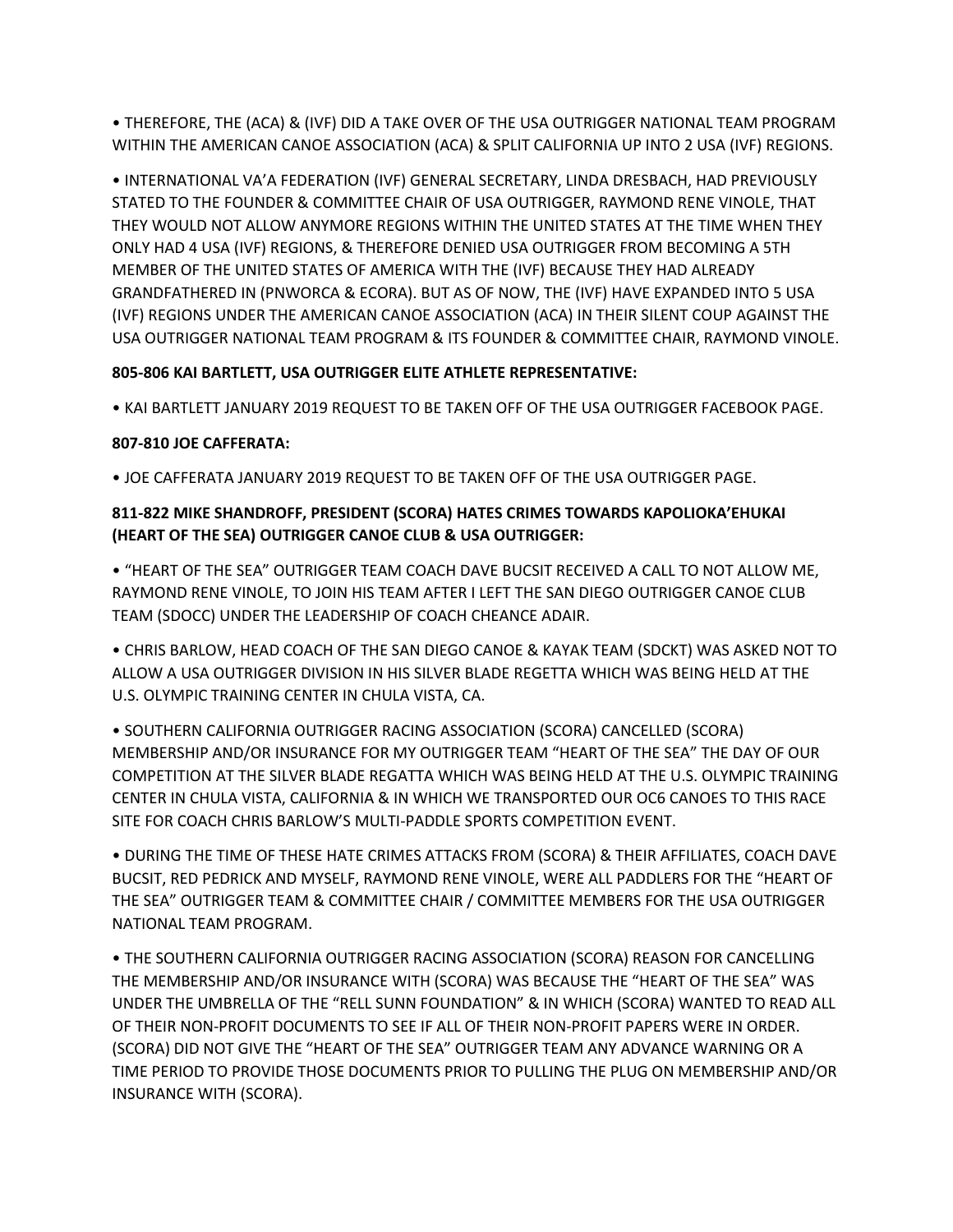• COACH DAVE BUCSIT RECEIVED A TEXT MESSAGE THAT I, RAYMOND RENE VINOLE, WOULD BE ARRESTED AT THE IRON CHAMPS EVENT THAT WAS ORGANIZED BY THE KAI ELUA OUTRIGGER CANOE TEAM, IF I WAS TO HAND OUT THE USA OUTRIGGER LAPEL PINS AT THIS CHAMPIONSHIPS RACE EVEN THOUGH I WAS A MEMBER PADDLER OF COACH DAVE BUCSIT "HEART OF THE SEA" OUTRIGGER TEAM AND WERE ATTENDING THE IRON CHAMPS RACE TO COMPETE.

## **823-830 INTERNATIONAL VA'A FEDERATION (IVF) 4 YEAR STRATEGIC PLAN FOR 2017-2020:**

• THE INTERNATIONAL VA'A FEDERATION (IVF) WAS CREATED IN 1981 & SAYS IT WILL "INCREASE COUNTRY MEMBERSHIP TO AT LEAST 35 COUNTRIES BY 2020"

• HOW COME DRAGONBOAT RACING HAS OVER 70 COUNTRIES THAT ALREADY HAVE NATIONAL TEAM PROGRAMS IN PLACE IN WHICH YOU NEED A 22 PERSON TEAM OR A 12 PERSON TEAM TO COMPETEINTERNATIONALLY? WHEREAS FOR OUTRIGGER CANOE RACING, YOU ONLY NEED ONE MALE ATHLETE & ONE FEMALE ATHLETE TO MAKE UP A NATIONAL OUTRIGGER TEAM PROGRAM FOR AN OC1 AND/OR V1 DIVISION.

• HOW COME THE UNITED STATES OF AMERICA (USA) HAS NOT BEEN INVITED TO JOIN THE INTERNATIONAL VA'A FEDERATION (IVF) AS A MEMBER COUNTRY WHEN THE USA OUTRIGGER NATIONAL TEAM PROGRAM WAS OFFICIALLY LAUNCHED ON JANUARY 1, 2014?

• WHY IS USA OUTRIGGER NOT ALLOWED TO POST ON THE INTERNATIONAL VA'A FEDERATION (IVF) FACEBOOK PAGE?

• THE INTERNATIONAL VA'A FEDERATION (IVF) WILL NEVER HAVE THE RIGHT TO REPRESENT THE USA OUTRIGGER / USA VA'A / USA WA'A NATIONAL TEAM PROGRAM!!!

## **831-833 USA OUTRIGGER COMMITTEE MEMBER, MORRIS CHEN:**

• #831: DEVELOPMENT OF THE USA OUTRIGGER BAY AREA JUNIOR REGIONAL TEAM.

• #832: USA OUTRIGGER UNIFORM SIZING REQUEST FROM GEORGE MARSHALL, THE BAY AREA JUNIOR'S COACH. (PLEASE NOTE: THIS COACH, GEORGE MARSHALL, LATER BACKED OUT OF ANY INVOLVEMENT WITH THE USA OUTRIGGER NATIONAL TEAM PROGRAM AFTER HE PLACED HIS SIZING ORDER FOR HIS JUNIOR TEAM PADDLERS)

## **834 TIM HERRING:**

• FORMER USA OUTRIGGER NORTHERN CALIFORNIA REGIONAL COACH WHO IS ALSO A BOARD MEMBER OF THE NORTHERN CALIFORNIA OUTRIGGER CANOE ASSOCIATION (NCOCA).

• TIM HERRING STATED IN 2019 THAT OUTRIGGER WILL NOT MAKE IT INTO THE OLYMPICS.

# **835-837 DANA OUTRIGGER CANOE CLUB, COACH TYSON POPPLER:**

• POSTED SLANDER & DEFAMATION ON THE USA OUTRIGGER FACEBOOK PAGE AGAINST, RAYMOND RENE VINOLE, WHO WAS A PREVIOUS TEAM MEMBER ON THE DANA OUTRIGGER CANOE CLUB. (SEE SLIDE #474: TYSON POPPLER "LITERALLY MAKES A LIVING SUEING PEOPLE SO JUST BE CAREFUL ABOUT WHAT YOU TYPE ABOUT")

**838-842 AMERICAN CANOE ASSOCIATION (ACA), CHRIS STEC & WADE BLACKWOOD:**